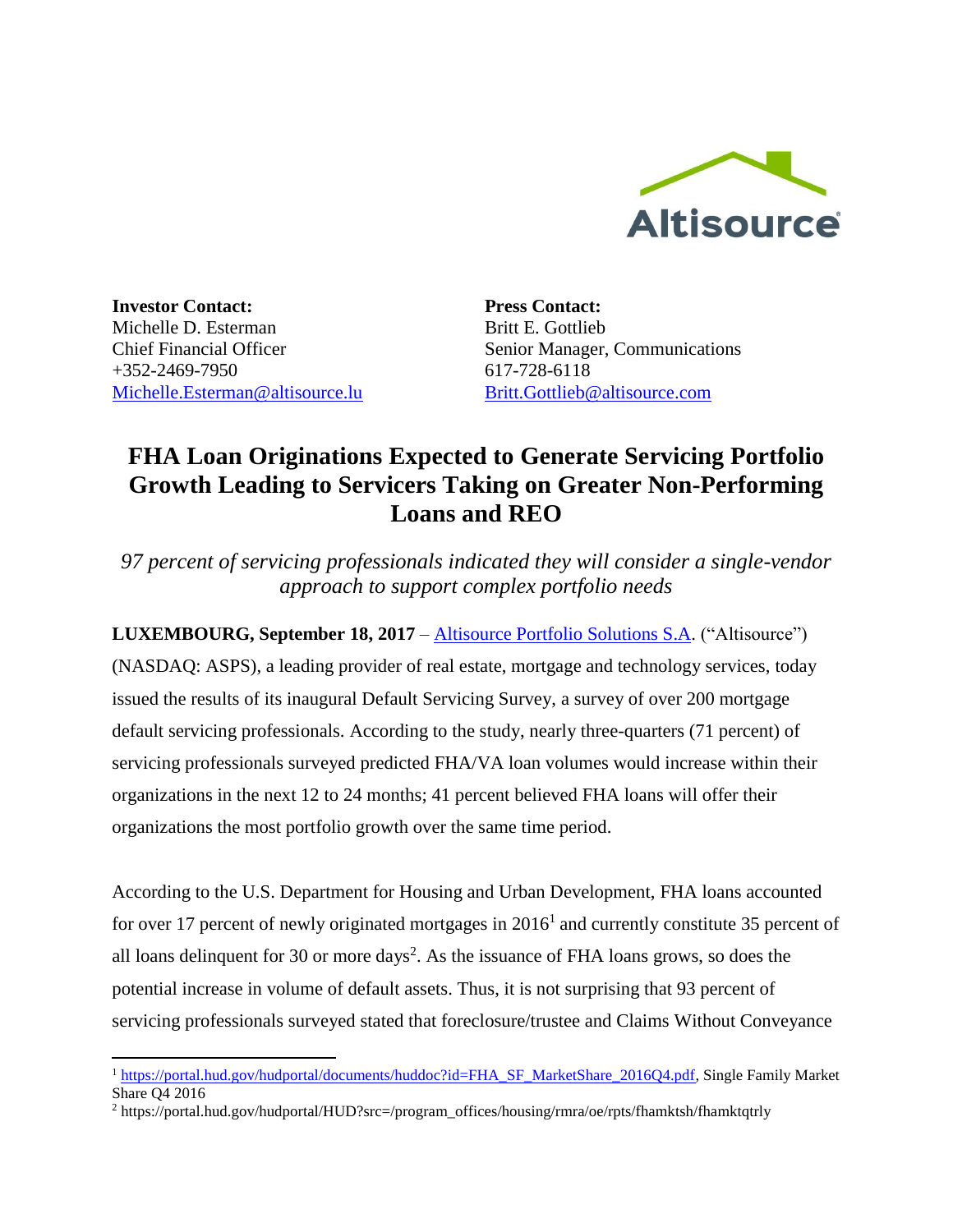of Title (CWCOT) capabilities are important factors to consider when evaluating a vendor to manage growing default portfolios.

### **Servicing Professionals Cite Challenges Stemming from Costs of FHA Conveyance and Managing CWCOT Programs**

Servicing professionals (29 percent) cited remitting fees, costs and financial obligations associated with FHA conveyance as the greatest challenge for effective CWCOT programs. For servicing professionals working with third-party vendors to manage CWCOT portfolios, 15 percent said overall vendor management is a challenge associated with managing CWCOT programs while another 15 percent pointed to timeline delays and increased costs due to attorney oversight; 11 percent cited not having enough in-house personnel on staff to effectively manage the program.

## **Third-Party Expertise and Central Coordination are Critical to Successful CWCOT Program Administration**

In order to overcome the financial, regulatory and oversight challenges associated with their vendors' CWCOT programs, servicers must carefully evaluate their third-party vendor strategy to ensure vendors possess the right expertise and resources to execute the program. Most servicing professionals surveyed (97 percent) said they are exploring options including a singlevendor approach to help achieve their objectives; 91 percent identified FHA asset management experience as an important criterion for vendors. When specifically evaluating single vendors, 72 percent of servicing professionals surveyed said consistency and efficiency in managing REO properties is a very important consideration; 69 percent also pointed to compliance management.

"As the housing market continues its recovery and demand continues to outstrip supply, vendors' CWCOT programs have a key role to play in helping servicers move housing inventory quickly back to the market," said Min Alexander, senior vice president, Real Estate Services, Altisource. "However, distressed properties require servicers to effectively manage multiple processes, with CWCOT as one part of a multilayered disposition strategy. Managing various third-party vendors only adds to the complexity and information asymmetry through the property lifecycle.